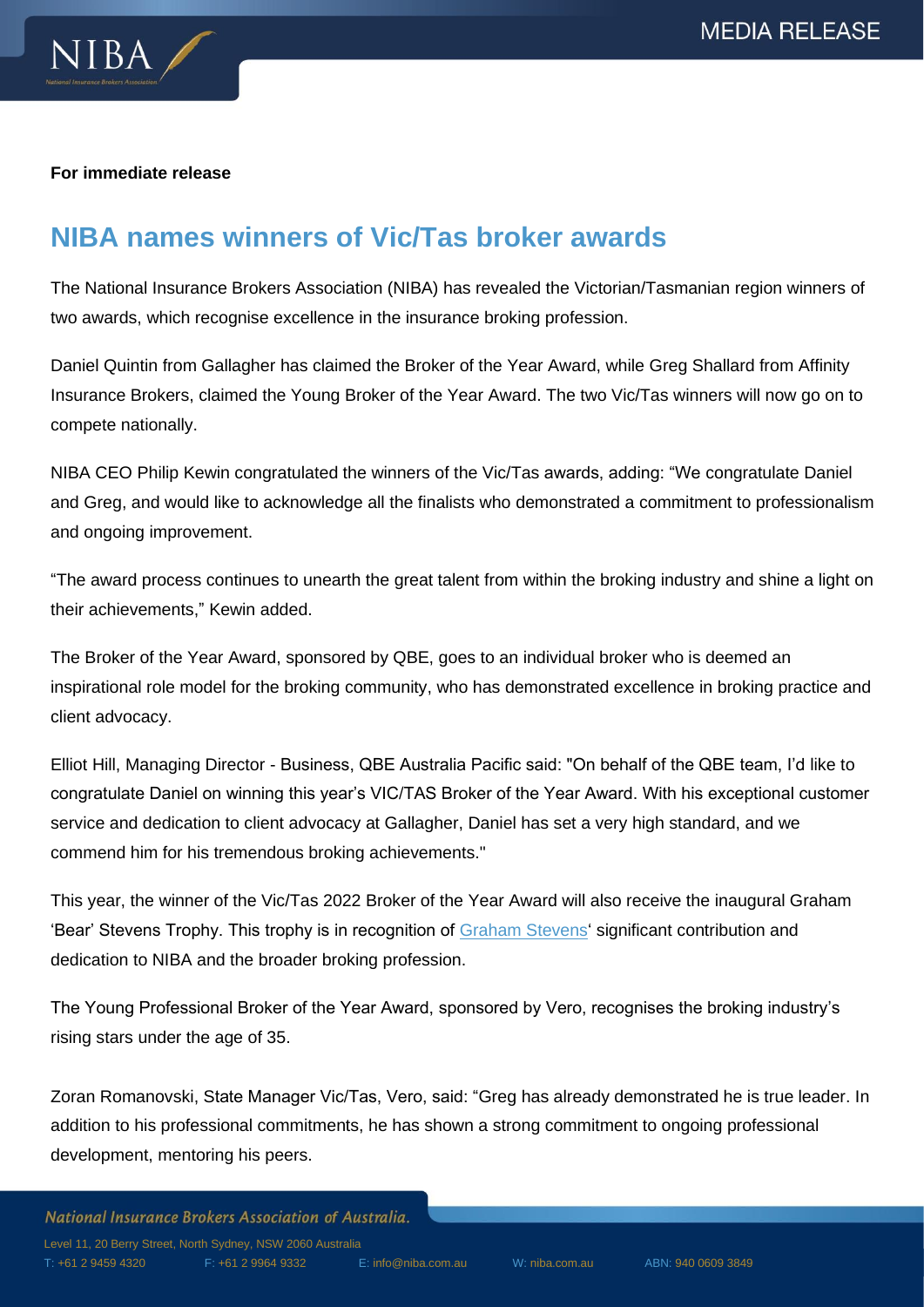



"He represents the best of the broking profession, and Vero is delighted to provide ongoing support to all brokers like him across the country.

The national Stephen Ball Broker of the Year award and Warren Tickle Young Broker of the Year award will be chosen from five region winners and announced in October.

## **2022 VIC/TAS Awards Broker of the Year**

**Winner:** Daniel Quintin, Senior Account Executive, Gallagher **Finalists:** Andrea Porte, Client Manager, Aon Matthew Schinck, Head of Placement, National, Aon

## **Young Broker of the Year**

**Winner:** Greg Shallard, Client Manager, Affinity Insurance Brokers **Finalists:** Josh Meyer, Chief Executive Officer/ Account Director, Avatar Brokers Riley Glacken, Principal – Buying Groups, Marsh

**Media inquiries: Wendy Martin 02 9459 4320 wmartin@niba.com.au**

### **About NIBA**

The National Insurance Brokers Association is the peak representative body for the intermediated insurance industry in Australia.

NIBA represents approximately 450 member firms and 15,000 individual brokers including large, multinational insurance brokers, Australian broker networks, and small to medium-sized businesses located in cities, and regional areas right around Australia.

NIBA member firms all hold an Australian financial services licence, issued by the Australian Securities and Investments Commission under the Corporations Act, which enables them to deal in or advise on risk insurance products.

At an international level, NIBA is a member of the Council of Asia Pacific Insurance Brokers Associations (CAPIBA) and the World Federation of Insurance Intermediaries (WFII).